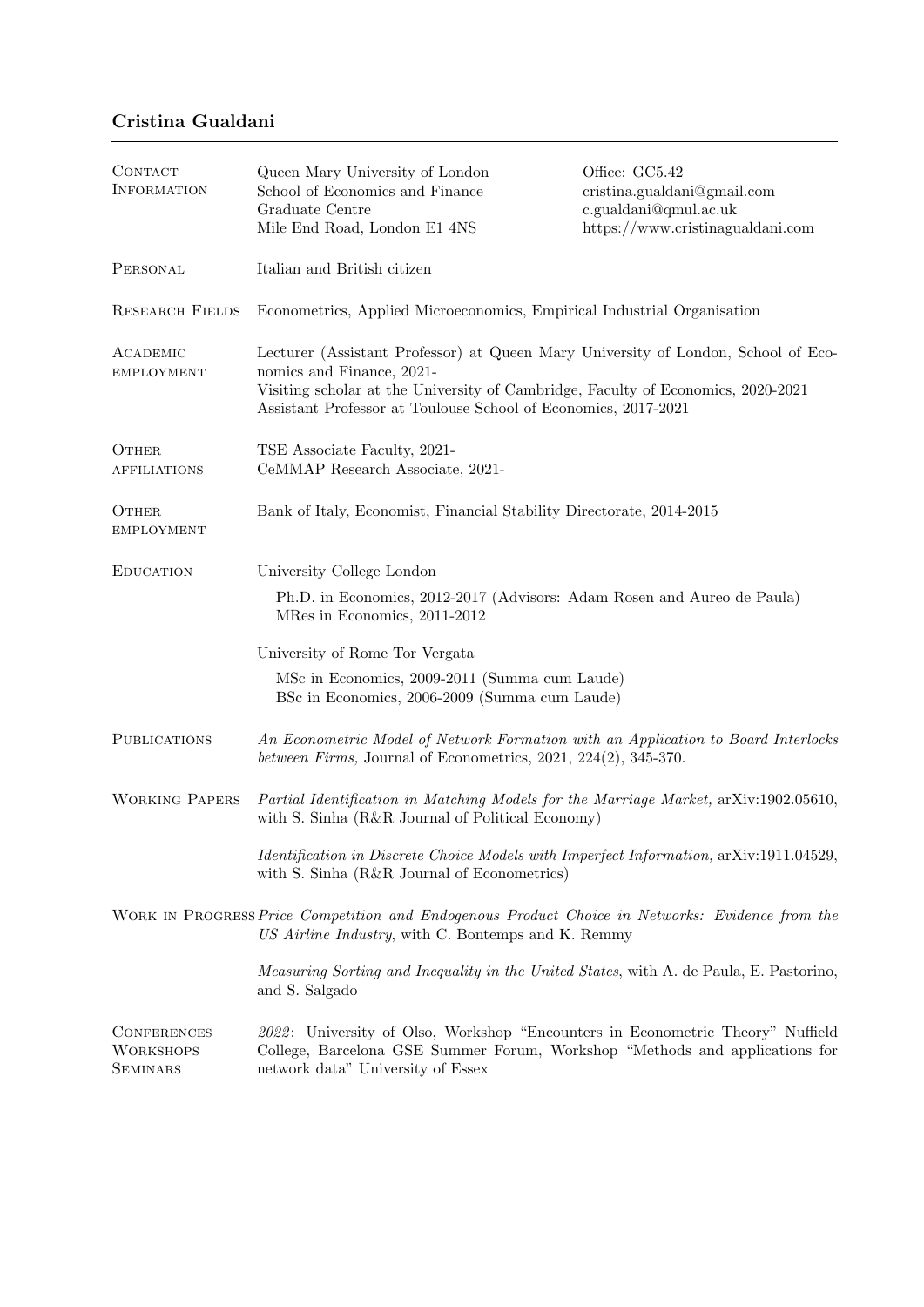|                                                          | 2021: University of Surrey, University of Essex, University of Cambridge, Cornell, Ohio<br>State, CEMFI, CeMMAP-TSE Conference on the Econometrics of Games, Matching,<br>and Networks, University of Toronto                                                                                                                                                                                                                  |  |
|----------------------------------------------------------|--------------------------------------------------------------------------------------------------------------------------------------------------------------------------------------------------------------------------------------------------------------------------------------------------------------------------------------------------------------------------------------------------------------------------------|--|
|                                                          | 2020: Queen Mary University of London, University of Cambridge, Sciences Po, Tin-<br>bergen Institute Amsterdam, ESWC, Aarhus University, University of Essex, Lindau<br>Meeting on Economic Sciences (postponed)                                                                                                                                                                                                              |  |
|                                                          | 2019: Conference on Optimal Transport and its Applications in Economics at Cowles<br>Foundation Yale, Network Econometrics Juniors' Conference at Northwestern, Univer-<br>sity of Warwick, Advances in Econometrics Conference: The Econometrics of Networks,<br>EEA-ESEM Annual Congress in Manchester, Bristol-TSE Econometric Workshop                                                                                     |  |
|                                                          | 2018: Bristol Econometric Study Group, IMT 7th Annual Workshop on Networks in<br>Economics and Finance                                                                                                                                                                                                                                                                                                                         |  |
|                                                          | 2017: Einaudi Institute for Economics and Finance, Royal Holloway, Toulouse School<br>of Economics, University of Arizona, UC Davis ARE, 2016 Annual Conference of the<br>Royal Economic Society, 5th European Conference on Networks (University College<br>London), 9th French Econometrics Conference (ENSAE)                                                                                                               |  |
|                                                          | 2016: EEA-ESEM Annual Congress (Geneva), IAEE Annual Conference (Milan), EN-<br>TER Jamboree Conference (Universidad Carlos III de Madrid), Duke Econometric<br>Workshop, European Winter Meeting of the Econometric Society (Edinburgh), SAEe<br>(Bilbao)                                                                                                                                                                     |  |
|                                                          | $2014$ : Bank of Italy, Zurich Initiative on Computational Economics (University of<br>Zurich, poster session)                                                                                                                                                                                                                                                                                                                 |  |
|                                                          | 2013: "Stats in Paris", Conference, CREST (poster session)                                                                                                                                                                                                                                                                                                                                                                     |  |
| <b>TEACHING</b><br><b>EXPERIENCE</b><br>$($ LECTURER $)$ | Fall<br>2021-2022<br>Econometrics 1 (Undergraduate, QMUL)<br>Fall<br>2017-2019<br>Econometric Methods for Empirical Economics (Master 2, TSE)<br>Fall<br>2017-2019<br>Advanced Econometrics (PhD, TSE)<br>Fall<br>2019<br>Intermediate Econometrics (Master 1, TSE)<br>Supervision, Applied Econometrics (Master 1, TSE)<br>Spring<br>2017-2019<br>2017-2018<br>Econometrics and Empirical Economics (Master 2, TSE)<br>Spring |  |
| HONOURS AND<br>AWARDS                                    | 2020<br>Review of Economic Studies, Excellence in Refereeing Award<br>2013-2017<br>Ricardo Scholarship, University College London<br>2012-2013<br>Einaudi Institute for Economics and Finance Scholarship                                                                                                                                                                                                                      |  |
| PROFESSIONAL<br><b>ACTIVITIES</b>                        | Referee<br>Econometrica, Econometric Theory, Journal of Nonparametric Statistics, Journal of<br>Political Economy, Review of Economics and Statistics, Review of Economic Studies,<br>Journal of Applied Econometrics.                                                                                                                                                                                                         |  |
|                                                          | Review of Grant Applications<br>US National Science Foundation.                                                                                                                                                                                                                                                                                                                                                                |  |
|                                                          | Conferences, Seminars and Workshops<br>Co-organizer of the Econometrics seminar series at QMUL (2021-)<br>Co-organizer of the Econometrics and Empirical Economics seminar series at TSE<br>$(2018 - 2020)$                                                                                                                                                                                                                    |  |